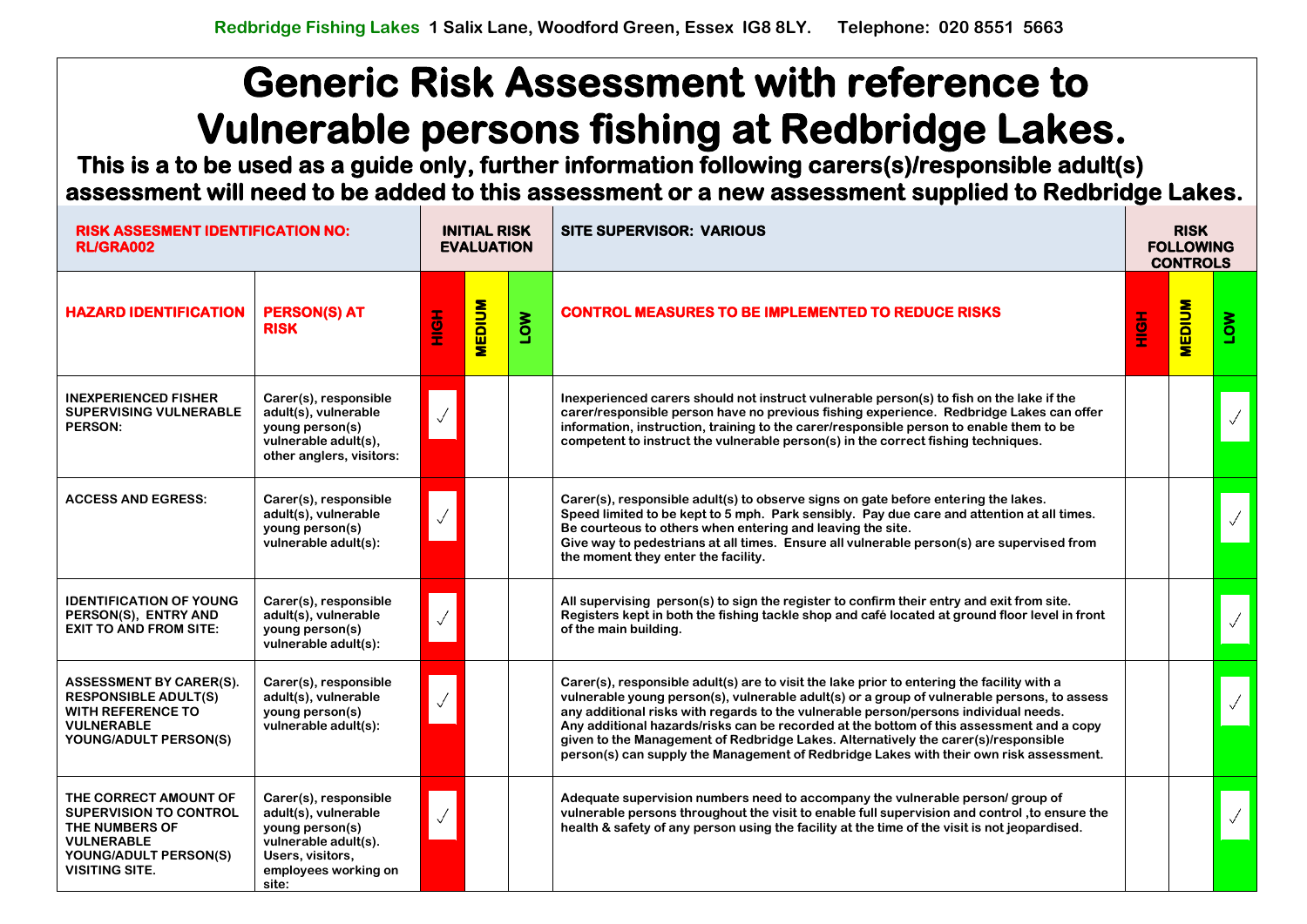**This is a to be used as a guide only, further information following carers(s)/responsible adult(s) assessment will need to be added to this assessment or a new assessment supplied to Redbridge Lakes.** 

| <b>RISK ASSESMENT IDENTIFICATION NO:</b><br><b>RL/GRA002</b>                                                                                        |                                                                                          | <b>INITIAL RISK</b><br><b>EVALUATION</b> |               |            | <b>SITE SUPERVISOR: VARIOUS</b>                                                                                                                                                                                                                                                                                                                                                                                                                                                                                                                           | <b>RISK</b><br><b>FOLLOWING</b><br><b>CONTROLS</b> |               |              |  |
|-----------------------------------------------------------------------------------------------------------------------------------------------------|------------------------------------------------------------------------------------------|------------------------------------------|---------------|------------|-----------------------------------------------------------------------------------------------------------------------------------------------------------------------------------------------------------------------------------------------------------------------------------------------------------------------------------------------------------------------------------------------------------------------------------------------------------------------------------------------------------------------------------------------------------|----------------------------------------------------|---------------|--------------|--|
| <b>HAZARD IDENTIFICATION</b>                                                                                                                        | <b>PERSON(S) AT</b><br><b>RISK</b>                                                       | <b>HOME</b>                              | <b>MEDIUM</b> | <b>NOT</b> | <b>CONTROL MEASURES TO BE IMPLEMENTED TO REDUCE RISKS</b>                                                                                                                                                                                                                                                                                                                                                                                                                                                                                                 | HộH                                                | <b>MEDIUM</b> | <b>NOT</b>   |  |
| RISK OF INFECTION (e.g.<br>weils disease, cross<br>contamination from having<br>touched bait, fish,<br>discarded unused bait,<br>water born algae). | Carer(s), responsible<br>adult(s), vulnerable<br>young person(s)<br>vulnerable adult(s): |                                          |               |            | Carer(s), responsible adult(s) to ensure that the hygiene of vulnerable young person(s),<br>vulnerable adult(s) personal hygiene is controlled and monitored. Hands must be washed<br>before eating, drinking, and smoking and at regular intervals throughout the day and at the<br>end of the day. Cuts and wounds must be cleaned and covered immediately.                                                                                                                                                                                             |                                                    |               |              |  |
| <b>VACCINATION:</b>                                                                                                                                 | Carer(s), responsible<br>adult(s), vulnerable<br>young person(s)<br>vulnerable adult(s): |                                          | $\checkmark$  |            | All persons to be have a tetanus vaccination against bacterial disease.                                                                                                                                                                                                                                                                                                                                                                                                                                                                                   |                                                    |               | $\checkmark$ |  |
| <b>PERSONAL PROTECTIVE</b><br><b>CLOTHING:</b>                                                                                                      | Carer(s), responsible<br>adult(s), vulnerable<br>young person(s)<br>vulnerable adult(s): |                                          |               |            | Carer(s), responsible adult(s) to ensure that the correct clothing is worn by the vulnerable<br>young person(s), vulnerable adult(s). Consideration will also need to be given to additional<br>PPE such as life jackets.                                                                                                                                                                                                                                                                                                                                 |                                                    |               |              |  |
| <b>RISK OF DROWNING,</b><br><b>HYPERTHERMIA:</b>                                                                                                    | Carer(s), responsible<br>adult(s), vulnerable<br>young person(s)<br>vulnerable adult(s): |                                          |               |            | No person to enter the lake. In the case of retrieving any items from the lake the<br>management are to be informed, and the correct action will be taken.<br>Anglers must not enter the spits that separate the bays they should only fish from the areas<br>where the banks have been especially reinforced with sand bags as the bankside could<br>become unstable without being obvious.<br>The ditches and slit pit around the perimeter and the slit pit are particularly deep and<br>hazardous, access to these areas are prohibited at all times. |                                                    |               |              |  |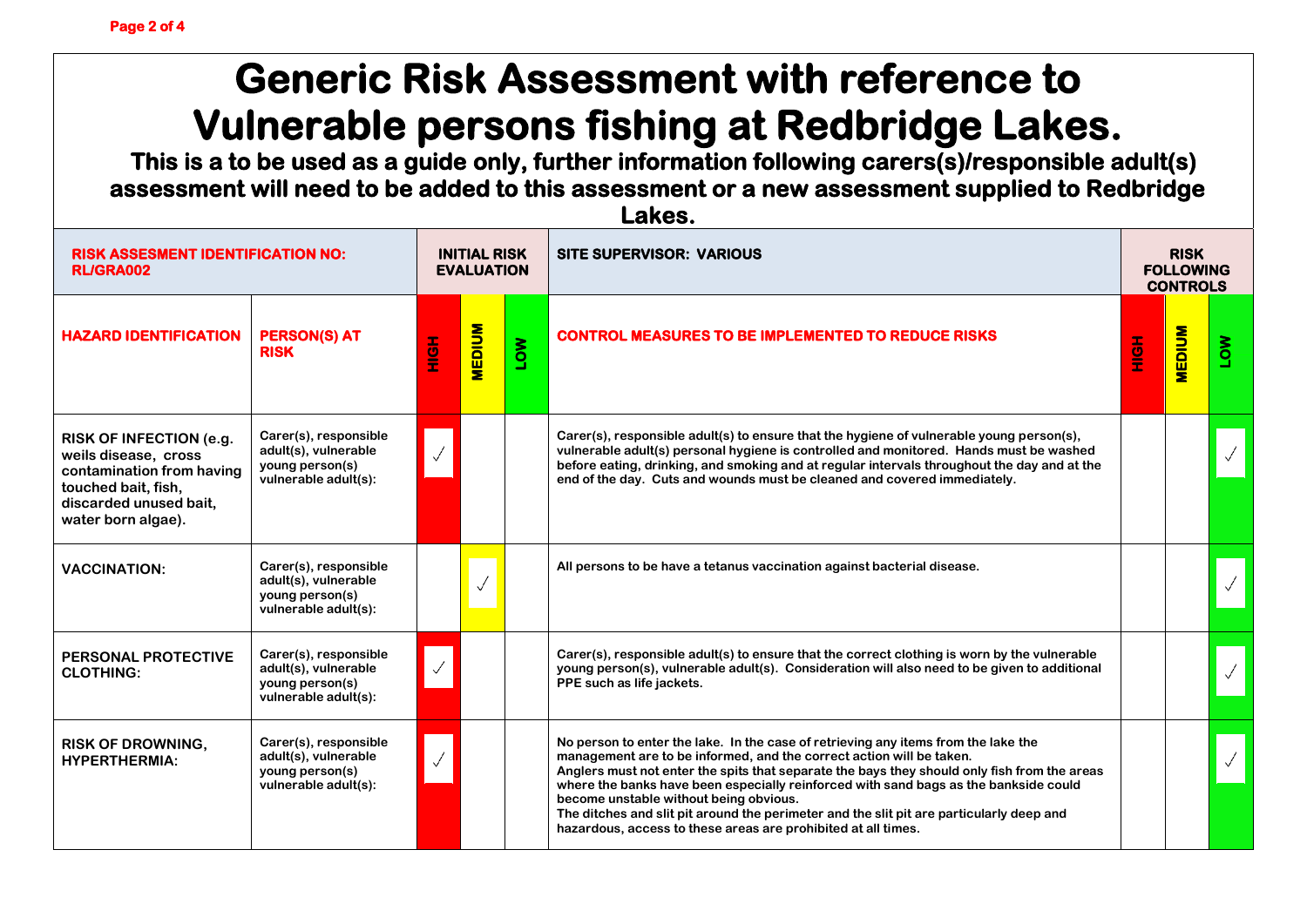**This is a to be used as a guide only, further information following carers(s)/responsible adult(s) assessment will need to be added to this assessment or a new assessment supplied to Redbridge Lakes.** 

| <b>RISK ASSESMENT IDENTIFICATION NO:</b><br><b>RL/GRA002</b>                                                                                                                                                          |                                                                                                                | <b>INITIAL RISK</b><br><b>EVALUATION</b> |               |            | <b>SITE SUPERVISOR: VARIOUS</b>                                                                                                                                                                                                                                                                                                                                                                                                                                                                                      |     | <b>RISK</b><br><b>FOLLOWING</b><br><b>CONTROLS</b> |     |
|-----------------------------------------------------------------------------------------------------------------------------------------------------------------------------------------------------------------------|----------------------------------------------------------------------------------------------------------------|------------------------------------------|---------------|------------|----------------------------------------------------------------------------------------------------------------------------------------------------------------------------------------------------------------------------------------------------------------------------------------------------------------------------------------------------------------------------------------------------------------------------------------------------------------------------------------------------------------------|-----|----------------------------------------------------|-----|
| <b>HAZARD IDENTIFICATION</b>                                                                                                                                                                                          | <b>PERSON(S) AT</b><br><b>RISK</b>                                                                             | H <sub>O</sub> H                         | <b>MEDIUM</b> | <b>NOT</b> | <b>CONTROL MEASURES TO BE IMPLEMENTED TO REDUCE RISKS</b>                                                                                                                                                                                                                                                                                                                                                                                                                                                            | HộH | <b>MEDIUM</b>                                      | NOT |
| <b>SLIPS/TRIPS AND FALLS:</b>                                                                                                                                                                                         | Carer(s), responsible<br>adult(s), vulnerable<br>young person(s)<br>vulnerable adult(s):                       | $\sqrt{2}$                               |               |            | Carer(s), responsible person(s), must always observe the paths in front of them as certain<br>weather conditions are likely to affect the ground conditions.                                                                                                                                                                                                                                                                                                                                                         |     |                                                    |     |
| <b>RISK OF INJURY: e.g.</b><br>from fish spines (PERCH),<br>snagged tackle being<br>retrieved, stings and bites<br>from insects attracted to<br>water and bait. Stings<br>from plants etc. Poisonous<br>plants. Bees. | Carer(s), responsible<br>adult(s), vulnerable<br>young person(s)<br>vulnerable adult(s).<br>Anglers, visitors: | $\sqrt{}$                                |               |            | Persons must always take care when handling fish and tackle to prevent injury. Stings and<br>bites from insects must be treated immediately. Plants & berries must not be eaten to<br>prevent poisoning or touched to prevent hand to mouth contamination.<br>Keep well back from the bee hives especially during hot weather when the bees are active.<br>Avoid the use of aftershave or perfumes that could attract bees and other stinging insects.<br>Don't make loud noises or active movements near bee hives. |     |                                                    |     |
| <b>FISHING FROM COVERED</b><br><b>PLATFORMS</b>                                                                                                                                                                       | Carer(s), responsible<br>adult(s), vulnerable<br>young person(s)<br>vulnerable adult(s).<br>Anglers, visitors: |                                          |               |            | Persons should remain seated whilst fishing and take particular care, not to trip over or fall<br>into the lake.<br>All persons should be aware that the water is up to 2m deep off of these stages.<br>All persons should take note of where the life belt is situated outside the front area.                                                                                                                                                                                                                      |     |                                                    |     |